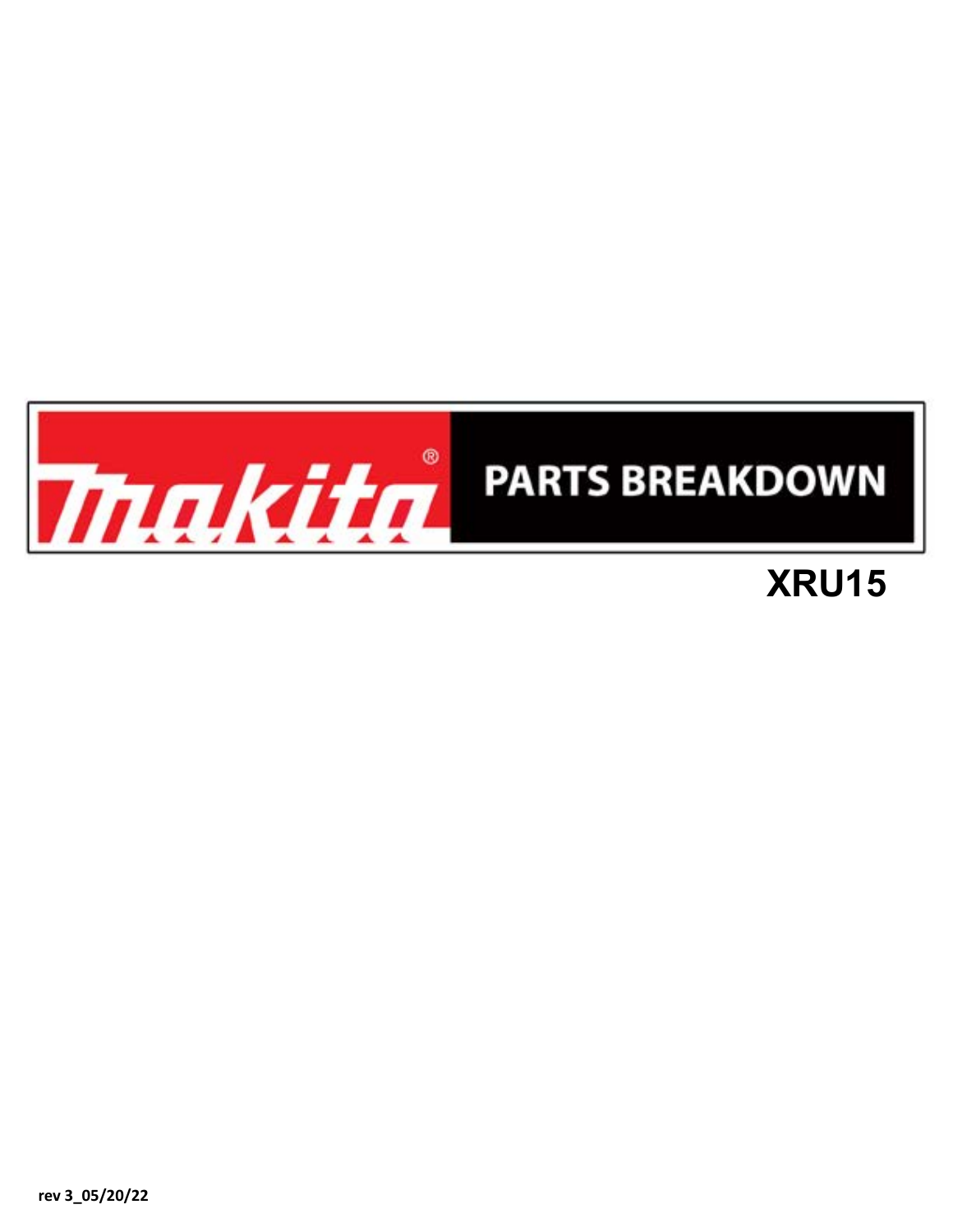

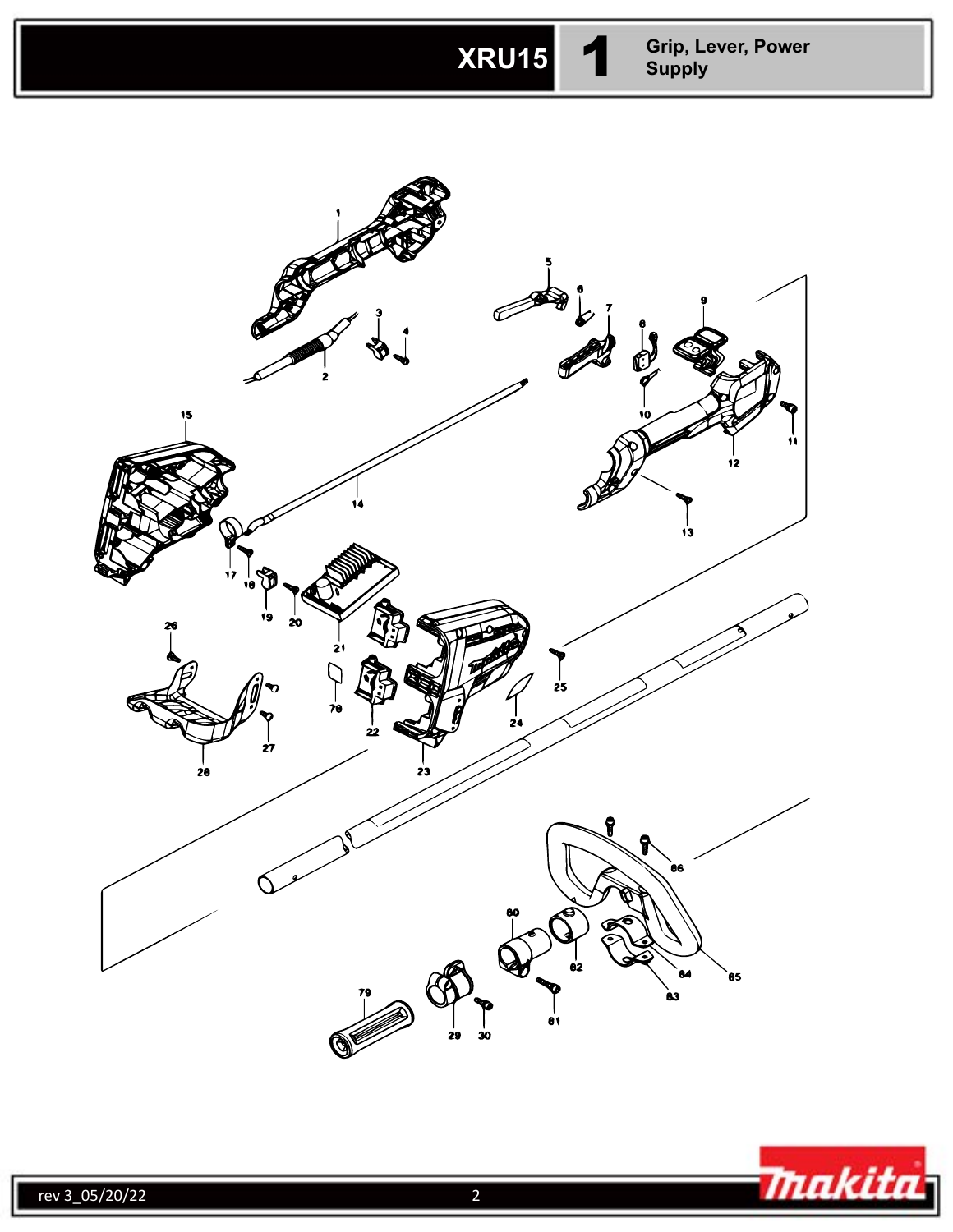**XRU15** 1 **Grip, Lever, Power Supply**

| Products with multiple versions are listed in subsiding order with the newest version on top not indented. |                       |          |                            |       |                      |                 |
|------------------------------------------------------------------------------------------------------------|-----------------------|----------|----------------------------|-------|----------------------|-----------------|
| Section                                                                                                    | $\frac{1}{2}$<br>Fig. | Part No. | <b>Description</b>         | XRU15 | <b>Tech Bulletin</b> | <b>Notes</b>    |
| 1                                                                                                          | $\mathbf{1}$          | 183A19-1 | <b>GRIP SET</b>            | 1     |                      | <b>INC. 12</b>  |
| 1                                                                                                          | 2                     | 699119-6 | POWER SUPPLY CORD UNIT     |       |                      |                 |
| 1                                                                                                          | 3                     | 687260-7 | <b>STRAIN RELIEF</b>       |       |                      |                 |
| 1                                                                                                          | 4                     | 266326-2 | TAPPING SCREW 4X18         |       |                      |                 |
| 1                                                                                                          | 5                     | 455629-1 | LOCK OFF LEVER             |       |                      |                 |
| 1                                                                                                          | 6                     | 233621-5 | <b>TORSION SPRING 9</b>    |       |                      |                 |
| 1                                                                                                          | $\overline{7}$        | 455625-9 | <b>SWITCH LEVER</b>        |       |                      |                 |
| 1                                                                                                          | 8                     | 632E26-0 | SWITCH UNIT                |       |                      |                 |
| 1                                                                                                          | 9                     | 140L82-3 | SUB CONTROLLER COMPLETE US |       |                      |                 |
| 1                                                                                                          |                       | 819N38-6 | <b>SWITCH LABEL</b>        | 1     |                      | INC WIITH FIG 9 |
| 1                                                                                                          |                       | 819N40-9 | <b>INDICATION LABEL</b>    |       |                      | INC WITH FIG 9  |
| 1                                                                                                          | 10                    | 233612-6 | <b>TORSION SPRING 10</b>   |       |                      |                 |
| 1                                                                                                          | 11                    | 922228-9 | H.S.H.BOLT M5X18 WITH WR   |       |                      |                 |
| 1                                                                                                          | 12                    | 183A19-1 | <b>GRIP SET</b>            | 1     |                      | <b>INC. 1</b>   |
| 1                                                                                                          | 13                    | 266326-2 | TAPPING SCREW 4X18         | 6     |                      |                 |
| 1                                                                                                          | 14                    | 699067-9 | POWER SUPPLY CORD UNIT     |       |                      |                 |
| 1                                                                                                          | 15                    | 183L33-3 | <b>HOUSING SET</b>         | 1     |                      | <b>INC. 23</b>  |
| 1                                                                                                          |                       | 263005-3 | RUBBER PIN 6               | 4     |                      | INC WITH FIG 15 |
| 1                                                                                                          |                       | 252126-6 | HEX LOCK NUT M4-7          | 3     |                      | INC WITH FIG 15 |
| 1                                                                                                          | 17                    | 346248-3 | CLAMP 24                   |       |                      |                 |
| 1                                                                                                          | 18                    | 266326-2 | TAPPING SCREW 4X18         |       |                      |                 |
| $\mathbf{1}$                                                                                               | 19                    | 687260-7 | STRAIN RELIEF              | 1     |                      |                 |
| 1                                                                                                          | 20                    | 266326-2 | <b>TAPPING SCREW 4X18</b>  |       |                      |                 |
|                                                                                                            | 21                    | 620B09-4 | <b>CONTROLLER</b>          | 1     |                      |                 |
| 1                                                                                                          | 22                    | 644808-8 | <b>TERMINAL</b>            | 2     |                      |                 |
| 1                                                                                                          | 23                    | 183L33-3 | <b>HOUSING SET</b>         | 1     |                      | <b>INC. 15</b>  |
| 1                                                                                                          |                       | 183L33-3 | RUBBER PIN 6               | 4     |                      | INC WITH FIG 23 |
| 1                                                                                                          |                       | 252126-6 | <b>HEX LOCK NUT M4-7</b>   | 3     |                      | INC WITH FIG 23 |
|                                                                                                            | 25                    | 266326-2 | <b>TAPPING SCREW 4X18</b>  | 7     |                      |                 |
|                                                                                                            | 26                    | 251314-2 | SCREW M4X12                | 1     |                      |                 |
| 1                                                                                                          | 27                    | 251314-2 | SCREW M4X12                | 2     |                      |                 |
|                                                                                                            | 28                    | 346858-6 | <b>BATTERY GUARD</b>       |       |                      |                 |
|                                                                                                            | 29                    | 168478-4 | <b>HANGER</b>              |       |                      |                 |
|                                                                                                            | 30                    | 922228-9 | H.S.H.BOLT M5X18 WITH WR   | 1     |                      |                 |

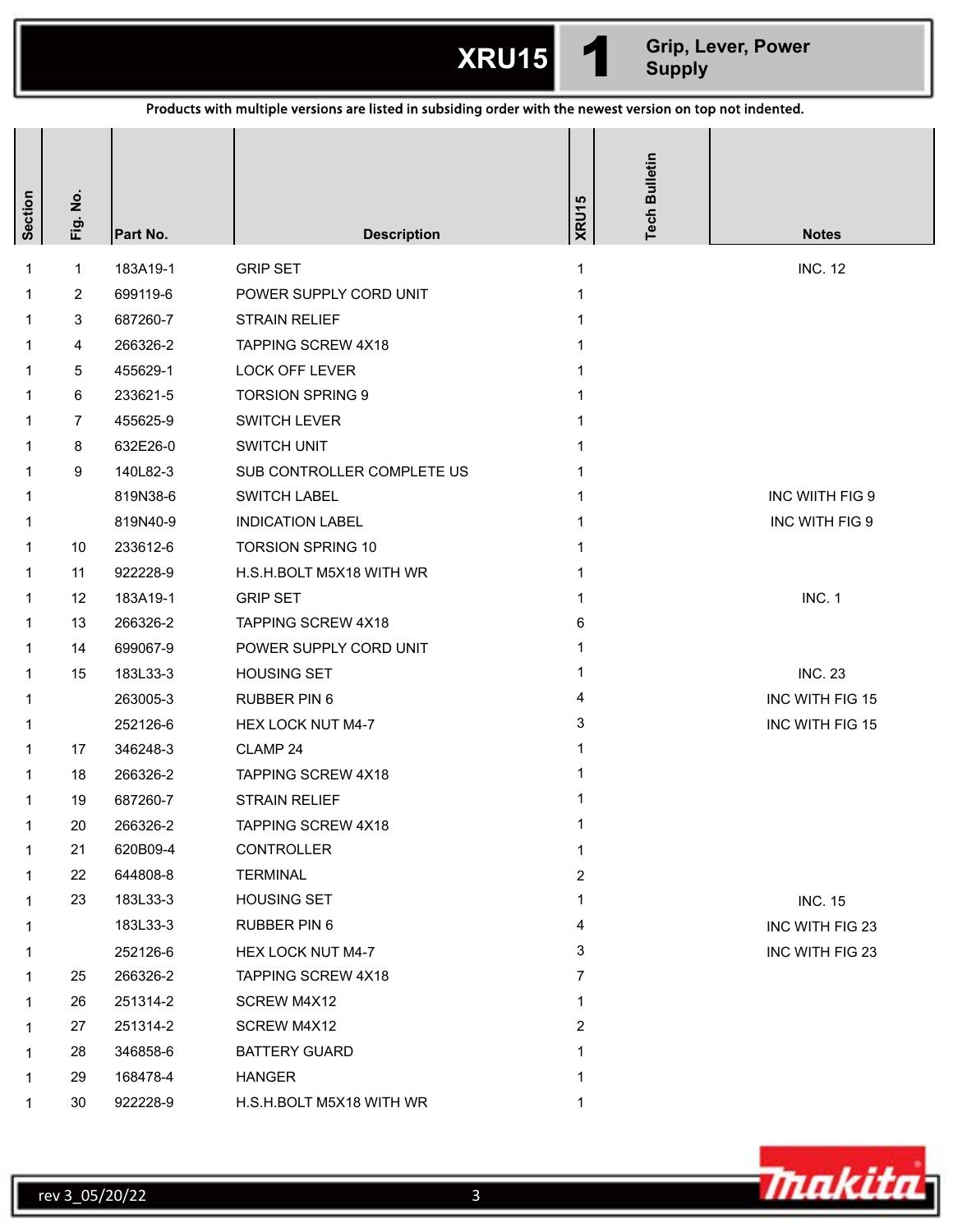| <b>XRU15</b> |  |
|--------------|--|
|              |  |

**XRU15** 1 **Grip, Lever, Power Supply**

Products with multiple versions are listed in subsiding order with the newest version on top not indented.

| Section     | $\frac{1}{2}$<br>Fig. | Part No. | <b>Description</b>       | <b>XRU15</b> | <b>Tech Bulletin</b> | <b>Notes</b> |
|-------------|-----------------------|----------|--------------------------|--------------|----------------------|--------------|
| 1           | 79                    | 451601-1 | SPACER 24                |              |                      |              |
| 1           | 80                    | 457269-1 | PIPE HOLDER 24           |              |                      |              |
| $\mathbf 1$ | 81                    | 922244-1 | H.S.H.BOLT M5X25 WITH WG |              |                      |              |
| 1.          | 82                    | 424942-8 | <b>DAMPER</b>            |              |                      |              |
| 1           | 83                    | 347114-7 | LOWER CLAMP 35           |              |                      |              |
|             | 84                    | 347113-9 | UPPER CLAMP 35           |              |                      |              |
| 1           | 85                    | 457267-5 | <b>LOOP HANDLE</b>       |              |                      |              |
|             | 86                    | 922234-4 | H.S.H.BOLT M5X20 WITH WG | 2            |                      |              |

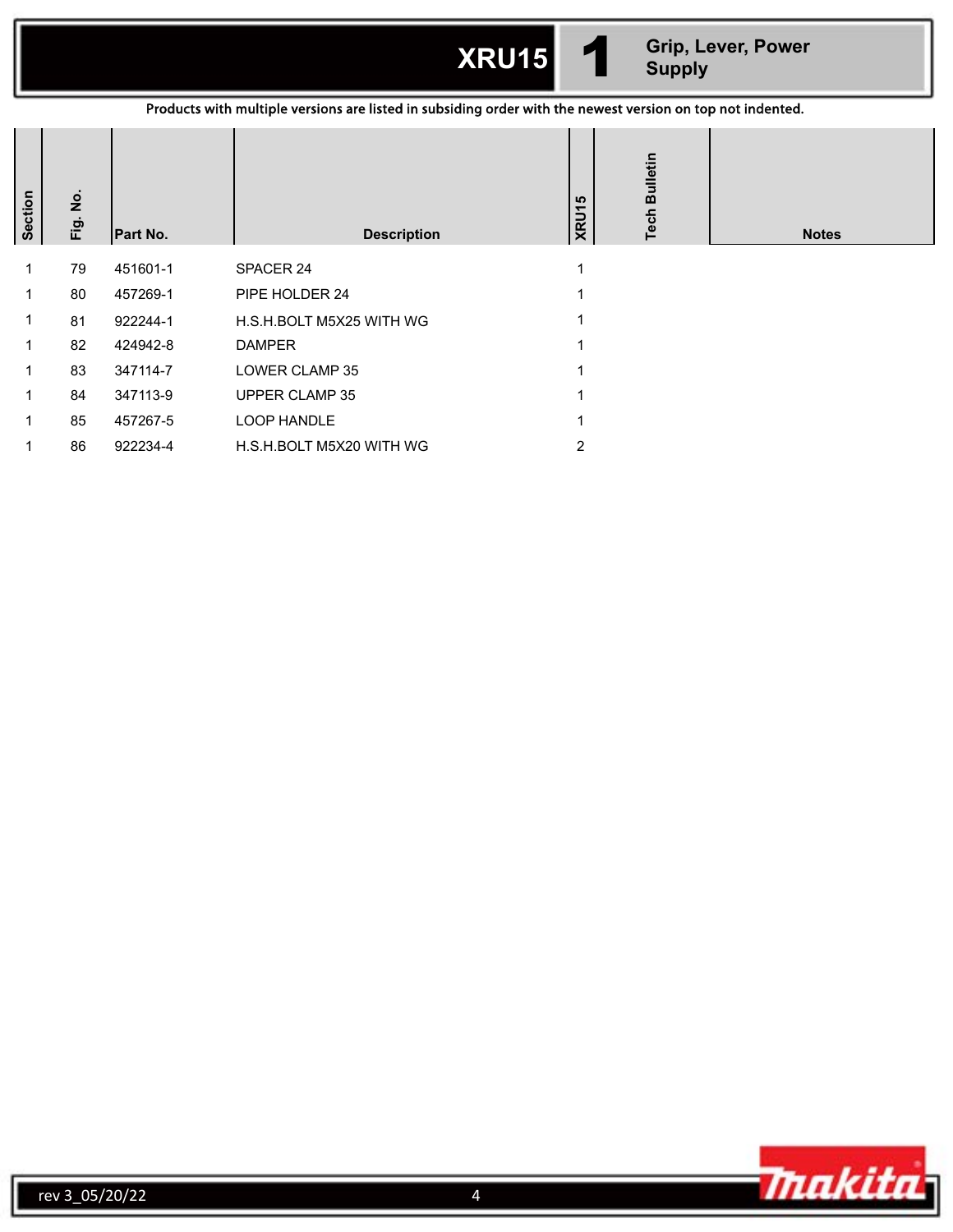# **XRU15** 2